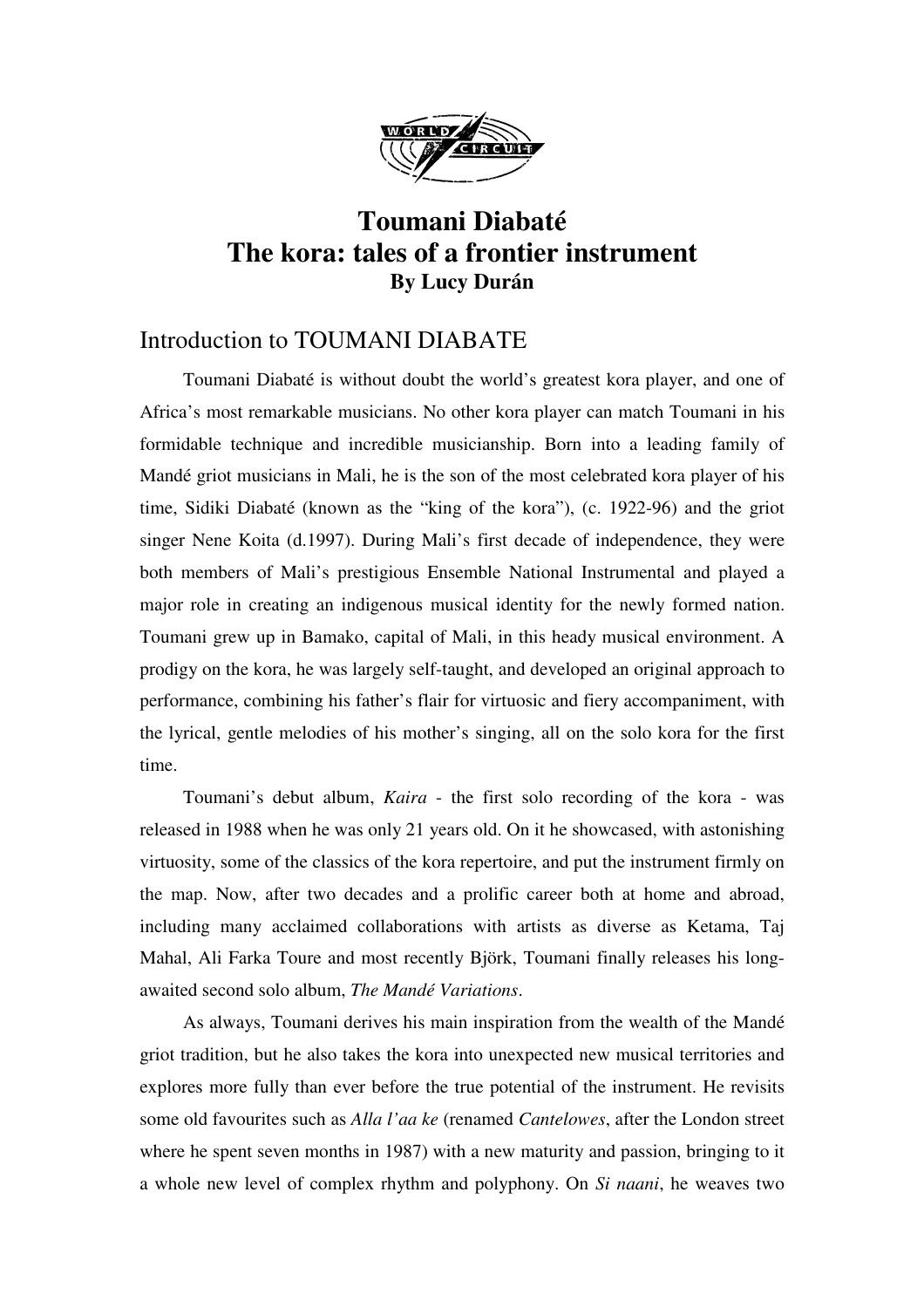very different tunes together into a complex tapestry with extensive variations. He pays tribute to the classical style of his father on the 13<sup>th</sup> century piece, *Djourou Kara Nany* – Arabic name for Alexander the Great, whose reputation even reached ancient Mali. And he introduces an original, new, minor-key tuning for the kora (the traditional tunings of the kora are all major key), which he has dubbed his "Egyptian tuning".

The album also includes two abstract, improvisatory, entirely original compositions that depart radically from anything previously heard on the kora, one of them in honour of his late mentor, Ali Farka Touré - powerful testimony to Toumani's ability to take the kora into uncharted territory.

To contribute to the different aesthetic of tradition versus invention, Toumani uses two acoustic 21-string koras – one given him by his father, with the traditional tuning system of leather tuning rings, and the other featuring a neck with machine heads (for more details of the construction of the kora see below). On the latter, referred to as the "gold peg" kora (for obvious reasons), he uses the "Egyptian tuning". Thus pieces like Djourou Kara Nany and Alla l'a ke feature the traditional kora in hardino and sauta tuning, and the new compositions like Si naani and Ali Farka Touré feature the gold peg kora with the Egyptian tuning. Another innovation is that (on both koras) he combines harp strings with the usual nylon strings cut from different gauges of fishing line, which gives a more resonant timbre.

In terms of its sound, musical approach, tunings, and creativity, *The Mandé Variations* shows just how far Toumani Diabaté has taken the kora beyond its usual boundaries, while remaining rooted in the Mandé tradition. This unique West African harp has now truly come of age.

### **THE FAMILY OF CALABASH HARPS**

Just how long a journey the kora has been on, from its local origins to the world stage, is best understood by looking at its colourful history and the mythology that surrounds it.

The kora is a uniquely West African instrument. It belongs to a family of calabash harps found exclusively in the West African savannah and is probably of ancient Mandé origin. Many authors have described the kora as a harp-lute. With its half calabash resonator, skin sound table and long wooden neck, it may indeed look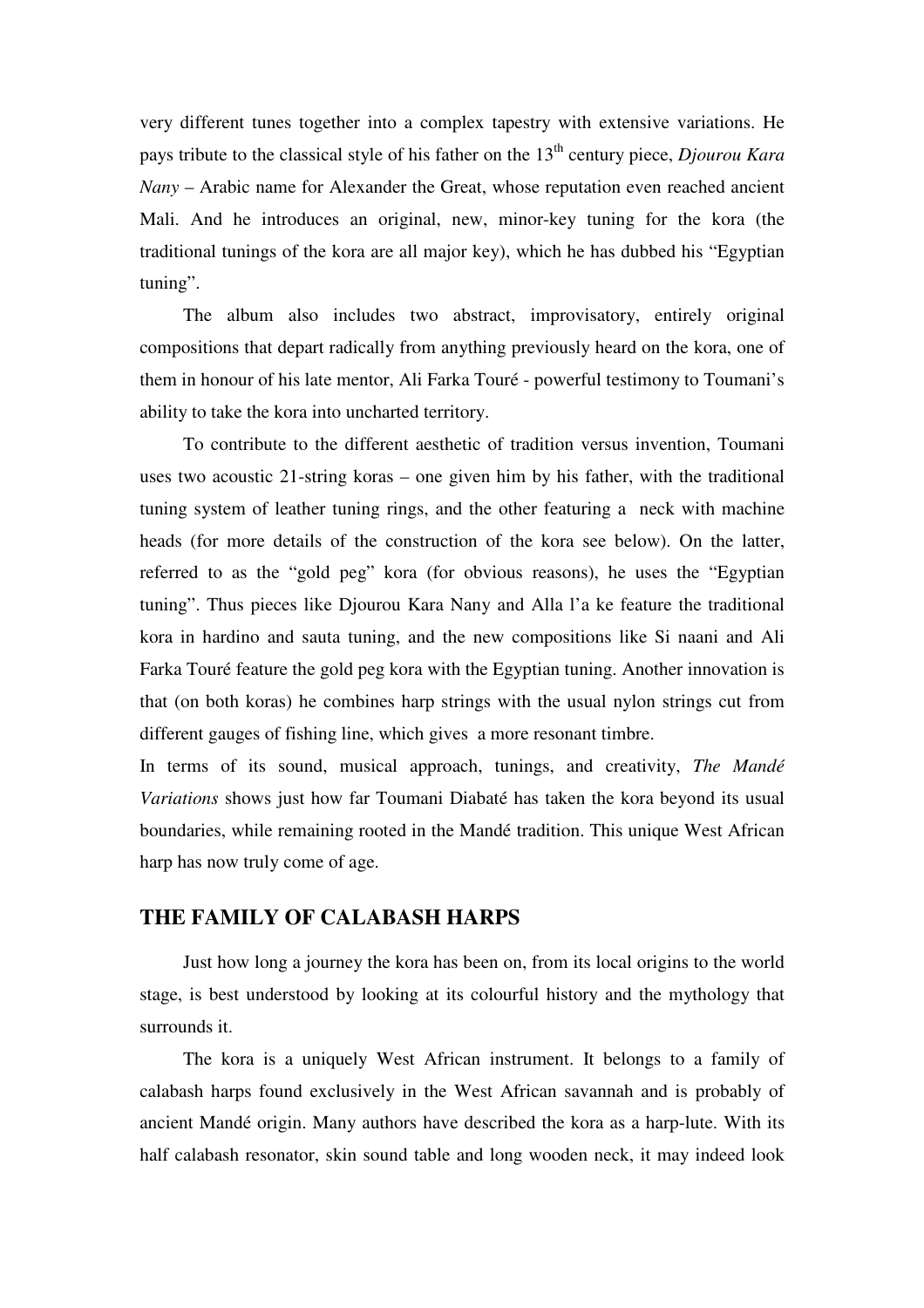like a lute, but technically it is a harp because unlike lutes, the strings are at right angles to the sound table, and so cannot be stopped against the neck; each string produces only one note. What makes the calabash harp a distinctive instrument type is it wide bridge – known to players as its "bellybutton" (bato or bara) - that stands upright on the sound table, lifting the strings out in two nearly parallel rows (though some calabash harps, like the *simbin* of south-west Mali, only have a single row of strings).

The kora is the most highly developed of the calabash harp family, and by far the best known, with many more strings than other variants. Most calabash harps tend to have a maximum of 7-8 strings. The most widespread of these harps is the *donsongoni* (hunters' harp from Wasulu, a region that straddles three borders, southern Mali, eastern Guinea and northern Cote d'Ivoire). The *donsongoni* has two parallel rows of 3 strings tuned to a pentatonic scale, and is played by members of hunters' societies and their specialist musicians, whose ancient traditions are currently enjoying something of a revival in Mali. Another type of hunters' harp, not as widespread as the *donsongoni*, is the *simbin* (Maninka hunters' harp) which comes from the are south-west of Bamako, and has one single row of 7-8 wire strings tuned to a heptatonic scale. Salif Keita draws on the repertoire of the *simbin* for musical inspiration, and most recently has produced an album by a simbin player, Sina Sinayoko, probably the first CD production of this highly lyrical but not well known hunters' repertoire, which is the ancestor of several Mandé griot pieces such as *Janjon* and *Jawura*.

Another calabash harp that is fast gaining international recognition is the *kamalengoni* (youth harp), a smaller, secular replica of the more esoteric and ritual hunters' donsongoni. It was either created, or popularised, by a musician called Allata Brulaye Sidibe (c. 1948-1997) from a village deep in Wasulu sometime in the 1960s; he was the first to record on the instrument, in 1983. But it was made famous by Oumou Sangare, following her debut album *Moussolou* (1990), in which the *kamalengoni* is the trademark sound. The popularity of the *kamalengoni* in Mali since then has had a major impact on popular Malian music in general; many musicians with no connection to Wasulu now feature the *kamalengoni* in their music. Even Salif Keita, whose style is not connected at all to Wasulu, now features a kamalengoni player in his band – the brilliant virtuoso, Harouna Samake - and it is an important part of the sound of his two most recent albums, *Moffou* and *Mbemba*.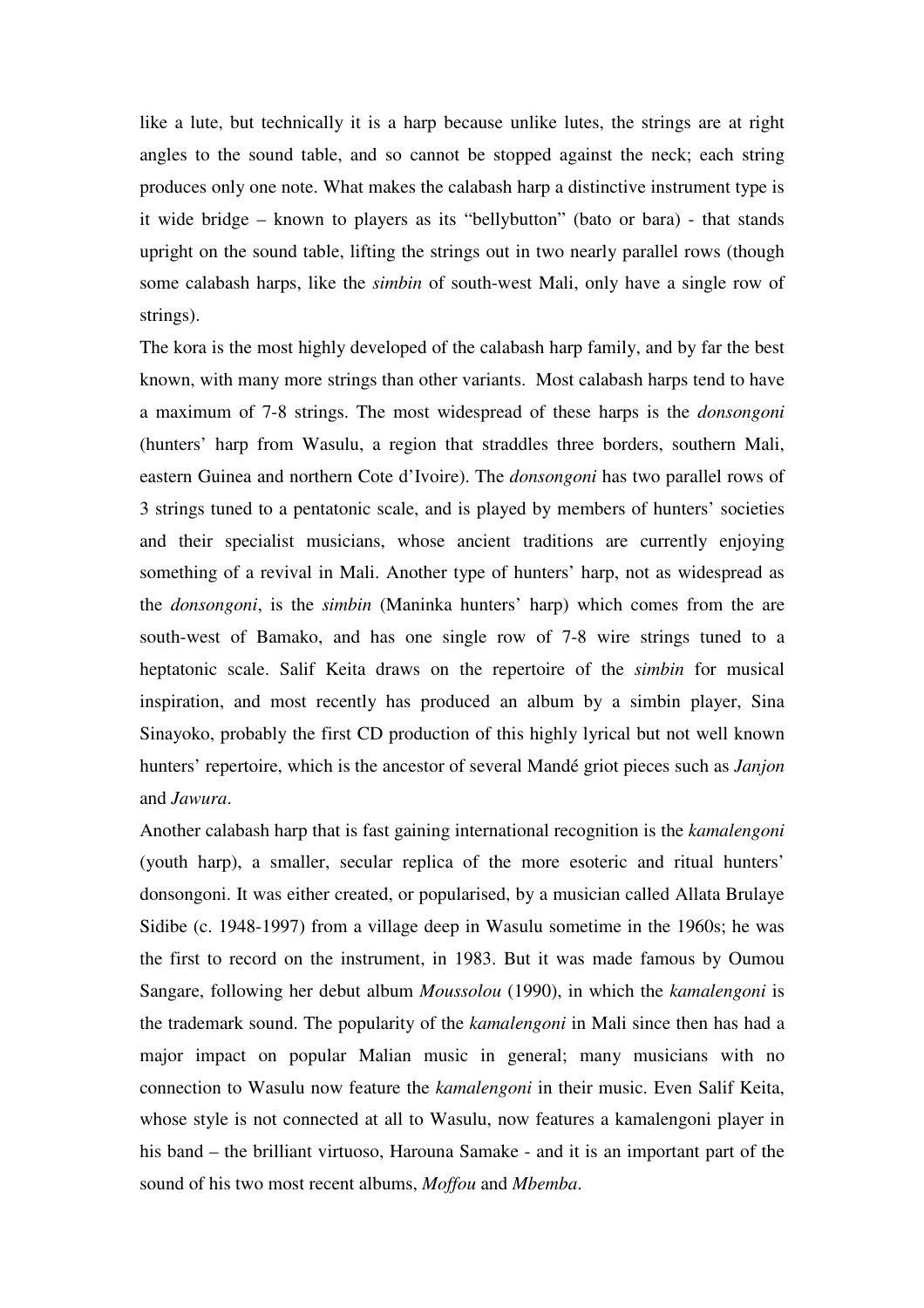Another of the well-known calabash harps is the *bolon*, a 3-4 string bass harp from Guinea and Mali, played in pre-colonial times to accompany warriors and kings into battle. This association with warfare is probably why, to this day, most Malian musicians refuse to have a bolon player as a permanent member of their band, as they say that this will cause the band to split up. The *bolon* is difficult to play in tune, but in the hands of a master such as the Guinean Amadou Sodia, it is an exceptional bass instrument for Mandé music.

One antecedent of the kora that has virtually disappeared, but was clearly once common in parts of upper Guinea, is the *soron*, which had 17-18 leather strings. The French ethnomusicologist Gilbert Rouget recorded the *soron* in 1952 in Guinea (Musique Malinke) in which the contrapuntal interlocking playing style is clearly related to that of the kora, though the tuning is quite different.

The widespread influence of these calabash harps can be seen as far south as Akan country in southern Ghana, where one of the symbols of Asante royalty is an instrument called the saprewa, with ten strings in two parallel rows on either side of a wide bride. The calabash resonator, however, has been substituted by a wooden box. The king of the Asante, the Asantehene, has a solid gold *saprewa* as part of his regalia, a reflection of the symbolic importance of this instrument, and testimony of the far-reaching impact of the Mali Empire.

The kora is clearly related to and has developed out of all these calabash harps, but unlike the others, the kora is played exclusively by griots - or to use their own term, *jelis* (in Gambia they say *jali*, in Mali it is pronounced *jeli*) - the hereditary professional musicians' caste of the Mandé peoples of West Africa. Still today, it is very rare to find a kora player who is not a *jeli*.

#### **THE FIRST GRIOT**

Just as there are many legends about the origin of the kora, so there are about how the griots first came into being.

As the designated, hereditary musicians/historians/genealogists - one of the four nyamakala or artisans, literally, handlers of nyama (occult power), it is not suprising that the myths of origin depict the griot in some way as an outsider to society.

Some stories involve the spilling of blood in some way. One well-known story tells how two brothers were travelling together, hunting, but they ran out of food in a barren landscape with no wild game. The younger brother went off by himself, and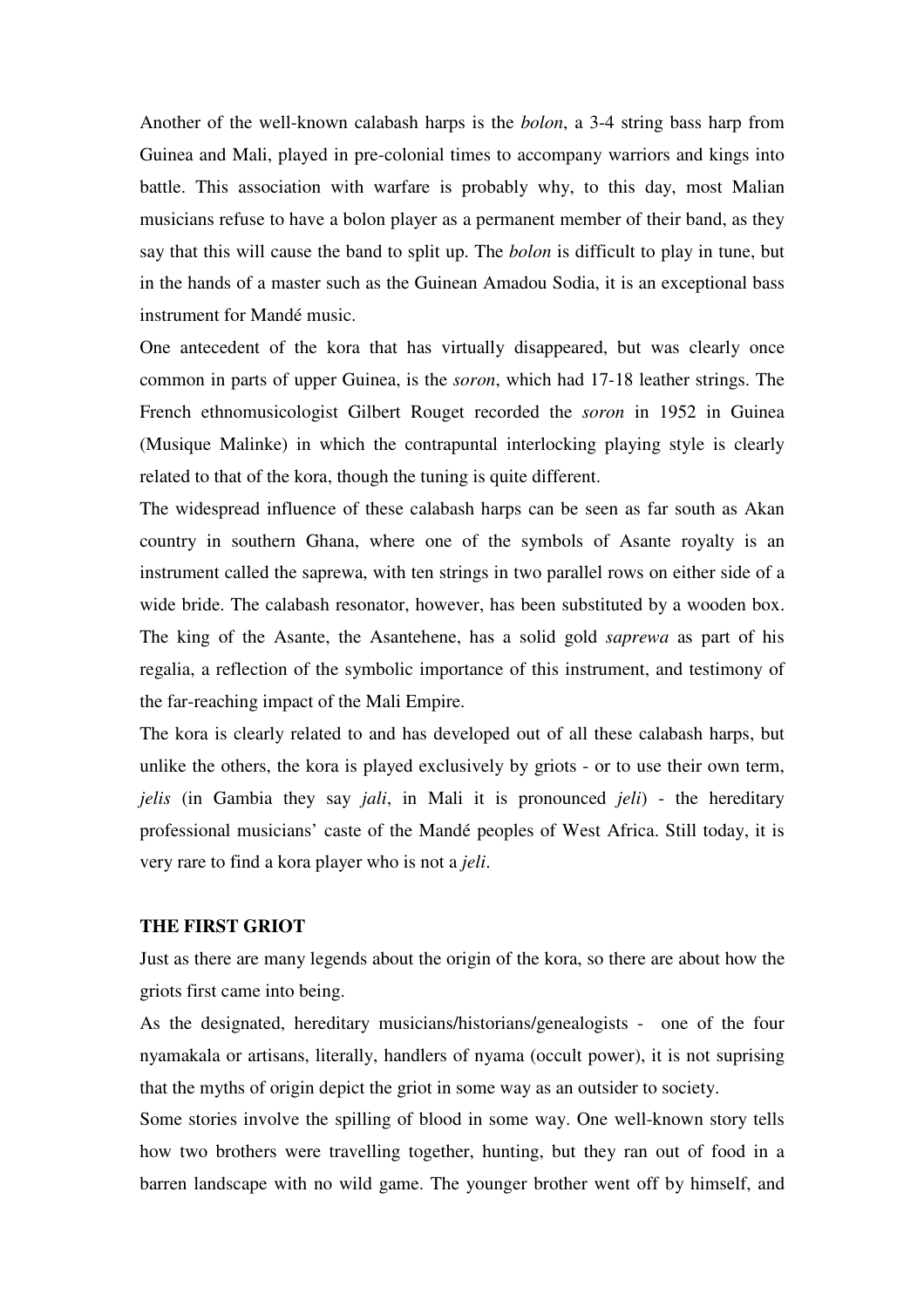came back with some meat. He had secretly cut off part of his leg to keep his older brother alive, but pretended it was the meat of an animal. When the older brother found out, he sang the praises of his sibling, and from then on, became a griot, dedicated to praising the heroic actions of others.

This echoes another legend, explaining how the Diabatés first came to be griots. At around the time of Sunjata Keita's father, the king Nare Makhan Konate, two brothers with the surname Traore were out hunting for a dangerous buffalo who was destroying crops and threatening the lives of people. When the buffalo attacked them in the bush, the elder brother, in fear, climbed up a tree, while the younger brother stood his ground and killed the wild beast. The elder brother, in gratitude, sang out his praises. The younger brother replied, "if you become a praise singer, no one will be able to refuse you" – and that is the meaning of the name Diabaté.

Another myth of how the griot profession came about traces it to the origins of Islam, and goes back to someone called Surakata, the son of an Arab slave who was a contemporary of the Prophet Mohammed. This Surakata was an unbeliever who mocked the Prophet, but each time he did so, the Prophet was able to freeze him to the spot. Finally, after the third time, Surakata had a revelation and understood the true nature of the Prophet and began singing out the shahada ("There is no God but Allah and Mohammed is his Prophet"). From then on, the story goes, there have always been griots whose job it is to recognise and call out, in public, the greatness of others. Most accounts agree that the first actual named griot of the Mandé world was Nyankuman Duwa (also spelt Gnakouman Duwa) who was the griot of Sunjata's father, Nare Makhan Konate. And so, in true griot fashion, the two sons were also linked as griot and patron – Sunjata, son of Nare Makhan, the king of Mandé, became the patron of Bala Fasigi Kouyaté, son of Nyankuman. Bala Fasigi was not only a formidable player of the balafon, but a trusted, and brilliant advisor to Sunjata throughout his life. This is why the Mandé say, "no griot is as great as a Kouyaté" (jeli man Kouyaté bo), in recognition of the fact that still to this day, the Kouyatés are the only pure griot family lineage.

Since the time of Sunjata, griots have been both feared and esteemed because of their powers. Instruments could be made to play by themselves, and the words of the master griot could split a door in two, or cause a tree to drop all its leaves. Right up until the colonial period, kings and warriors would be accompanied onto the battlefield by their griots, encouraging them to be brave, and then singing their praises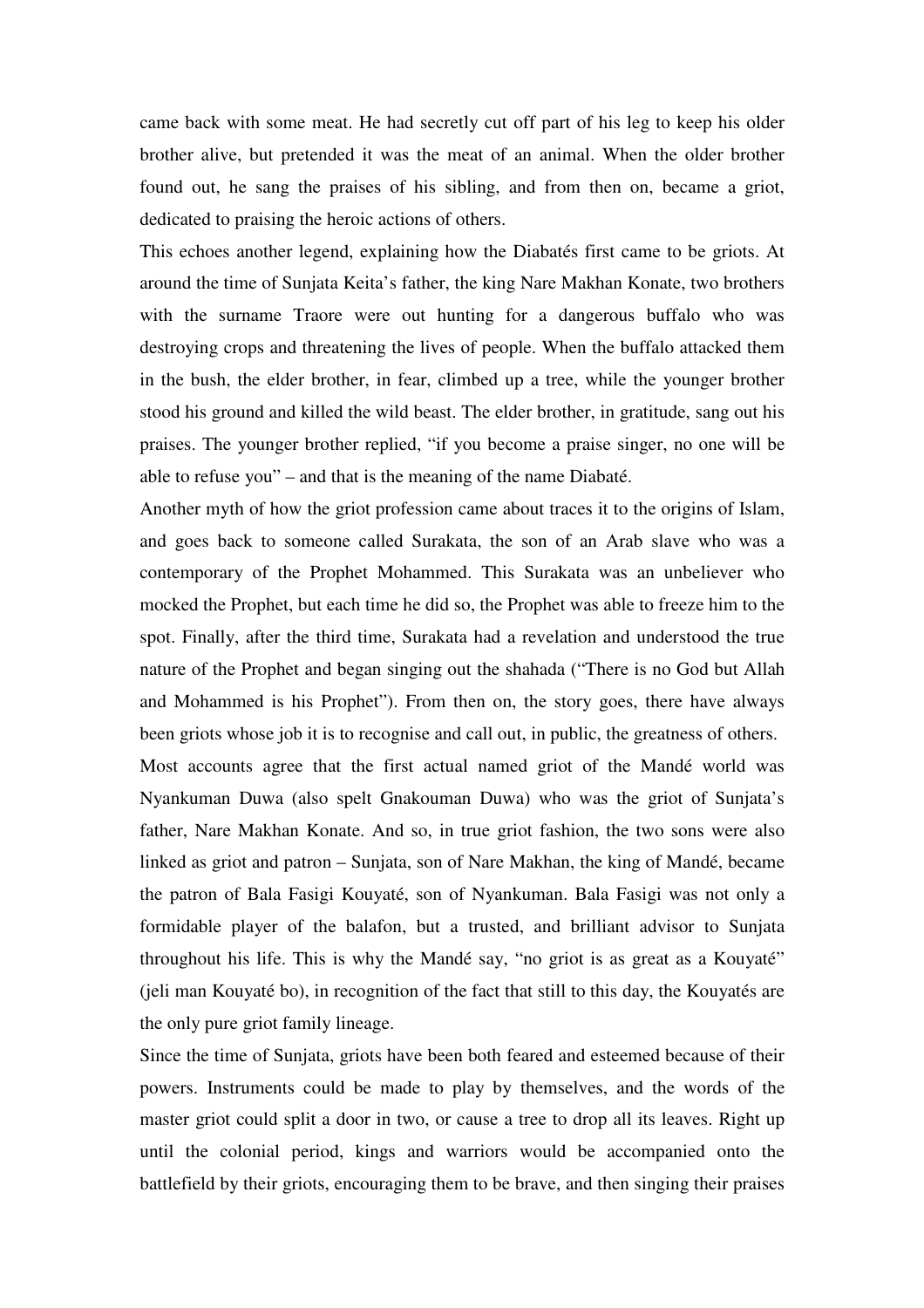at the end of the battle. One of the last great pre-colonial warlords, Almamy Samory Touré (who's grandson, Sekou Touré, was the first president of Guinea) was said to have an orchestra of up to 100 griots, who would trek into the battlefield with him, playing their balafons and bolons (four string harps) and making the horses dance – just as Jali Mady Wuleng made the horse of his patron dance (see below).

#### **HOW OLD IS THE KORA?**

The kora is, without doubt, the youngest of three *jeli* melody instruments, the others being the *ngoni* (small lute with 5-8 strings) and the *balafon* (xylophone with 18 keys). The latter two both probably date back at least to the time of Sunjata Keita, who founded the Mali empire in c. 1235. West African griot lutes and xylophones must be of some antiquity because they are so widespread: similar instruments are found right across West Africa in different cultures and with a variety of names, all the way from northern Nigeria to Mauritania. This is not the case with the kora, which until the second half of the  $20<sup>th</sup>$  century was confined to a small geographical area, suggesting a more recent origin than either lutes or xylophones in the region. This is corroborated by the fact that there is no written account of the kora until the end of the 18<sup>th</sup> century, even though descriptions of other Mandé instruments can be found as far back as the  $14<sup>th</sup>$  century.

The first written account of Mandé music was by the 14<sup>th</sup> century Moroccan traveller and writer Ibn Battuta (the Marco Polo of the Arab world), who visited the court of Mali in 1355. He describes the balafon being played, backed by a chorus of a hundred women singers. String instruments are mentioned, but nothing that is remotely like the kora. There are many subsequent accounts of music by travellers through the region (see appendix A of Charry 2000), including references to six-string harps, but it is not until 1797 that we find the first specific mention of the kora, by the Scots explorer Mungo Park who, whilst charting the course of the Niger river, came across a large 18-string harp called "korro".

Detailed and authoritative descriptions of the origins and history of the kora can be found in Knight 1973, Charry 2000, and Huchard 2000. The last named is by far the most extensive, drawing on written sources, museum evidence, and oral testimony. Huchard, a musician, scholar, and cultural activist, was born in Casamance, southern Senegal, where he developed a special love for kora music that led him to write his PhD thesis on the subject, which was the basis for his book. In the 1970s, under his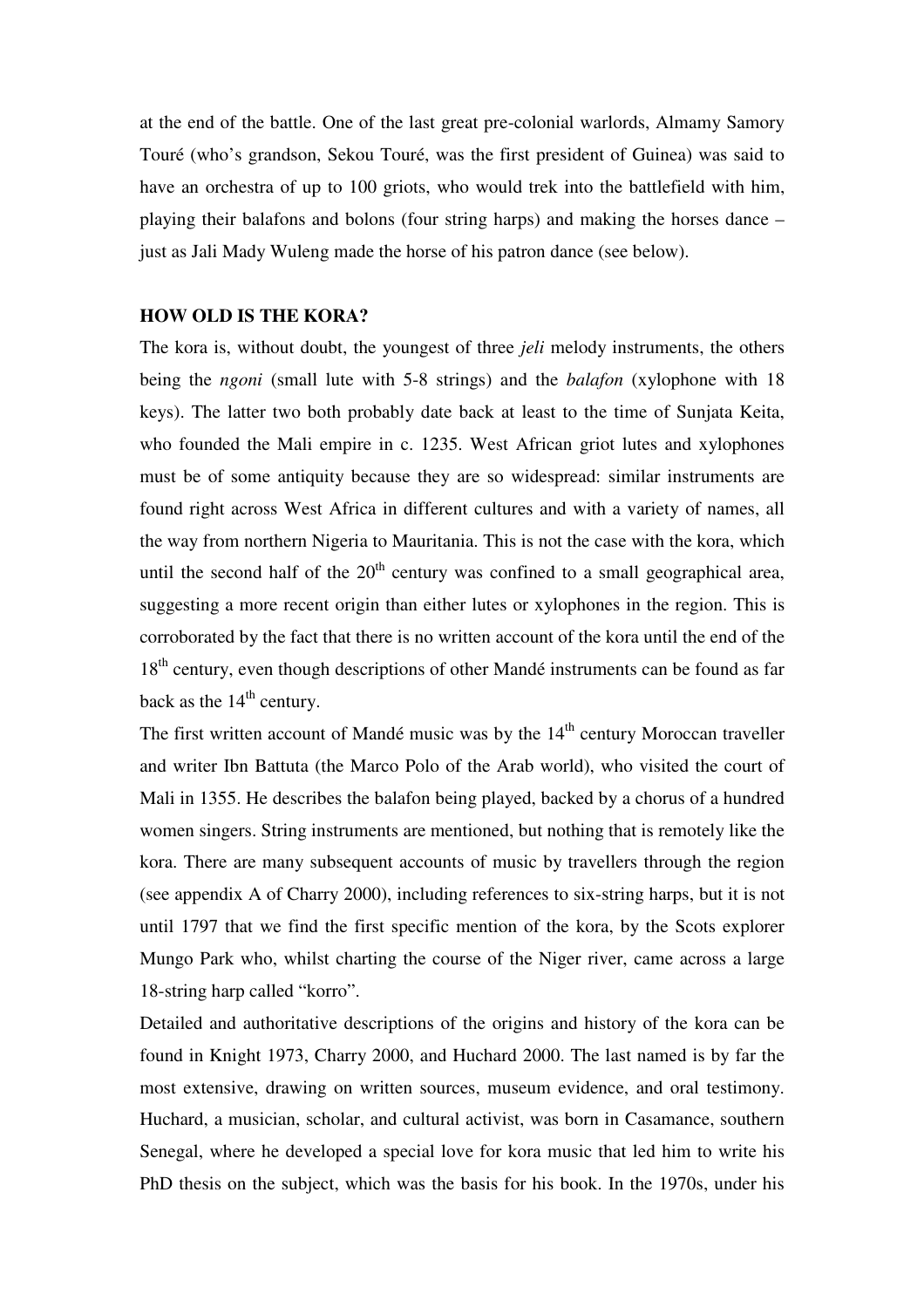stage name Soleya Mama, he created a group called *Waatoo sita* (the time has come), showcasing Mandinka traditions including the kora. He interviewed many of Senegal and Gambia's most celebrated kora players of a previous generation, providing the most extensive evidence on the oral traditions about the kora.

These traditions differ considerably on how and when the kora first came into existence. Some musicians claim that it is several hundred years old, dating back to the time of Sunjata Keita, who founded the Mali empire in the early 13th century. For example, one epic rendition of the story of Sunjata, by a master *jeli* from Guinea, Tassey Conde, (see Conrad 2004) attributes the creation of the kora, as well as other Mande jeli instruments, to Sumaworo Kante, the blacksmith king who usurped the throne from Sunjata. Another oral tradition states that the first kora player was called Koriyang Musa, and that his patron was Sunjata's general, Tiramakhan Traore, which would place its origin as far back as 1300. Bamba Suso, an authoritative Gambian Mandinka jali with a deep knowledge of the Sunjata epic, also claimed that Koriyang Musa was the first to popularise the kora; however, he said that Koriyang Musa was his maternal grandfather (Bamba Suso 1999: lines 1-10), which would give the kora an extremely recent origin, possibly mid-19<sup>th</sup> century.

These kinds of discrepancies are not untypical of the Mandé oral tradition, which often collapses centuries into a small time frame or vice versa.

Even within Toumani Diabaté's family, there is some disagreement about how old the kora is and how long it has been in his direct lineage. Toumani's great uncle, Amadu Bansang Jobarteh, from the Gambia, whose half-brother was called Bala Diabaté (Toumani's grandfather), told me many times in interview and conversation that Bala was the first in the family to take up the kora (this is corroborated by Charry 2000: 120). According to Amadu, his father's family, who were originally from Galen, Kita in present day Mali, specialised in the ngoni (lute). It was only when they migrated to the Gambia in the early  $20<sup>th</sup>$  century that they took up the kora.

This is not, however, quite how it is told by Amadu's nephew Sidiki Diabaté, who was son of Bala, and father of Toumani, and undoubtedly one of the greatest and most innovative kora players of all time. According to Huchard, Sidiki stated during his last ever public performance at the French Cultural Centre in Dakar in May 96, that the kora had been in his family for seven generations, listing the names of the players, right back to Jali Mady Wuleng, whom many believe was the first kora player (Huchard 2000: 261). Charry also notes that Sidiki quoted seven and sometimes eight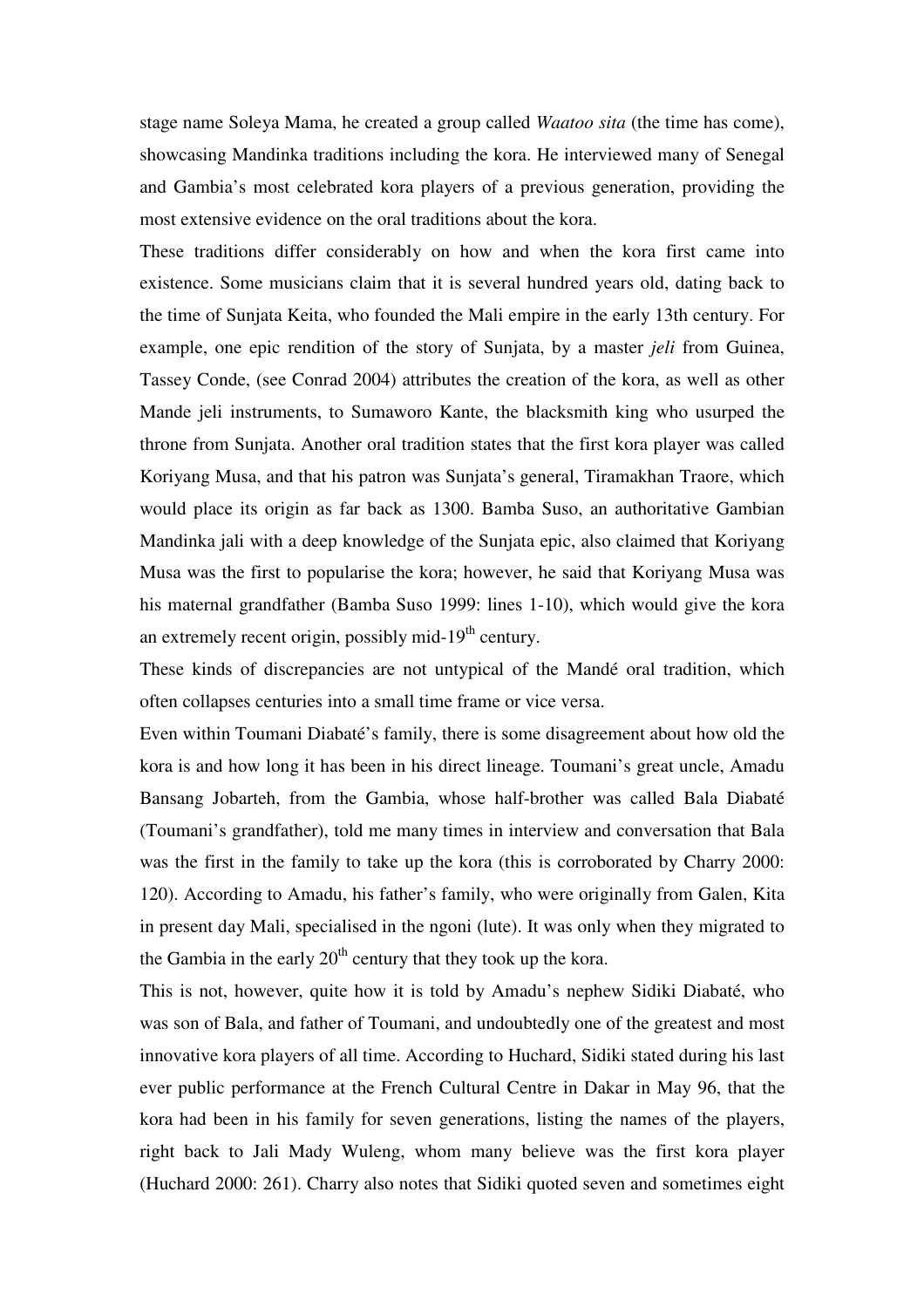generations of kora players in his family (Charry 2000: 119-120). If each of these seven generations represents 30 years before they had sons or passed on the kora, that would make the kora c. 210 years old in 1996, dating it back to the late  $18<sup>th</sup>$  century, which tallies with most accounts of when it emerged.

#### **THE KORA, DJINNS, & MANDINKA WARRIOR PRINCES**

Most kora players agree on one thing: that the kora emerged out of the Mandinka kingdom known as Kaabu (also spelt Gabu), in present-day Guinea Bissau. The Mandinka are the westernmost of the Mandé peoples, with their own distinctive language and culture. The kora is so closely associated with the Mandinka that it is even said to "speak Mandinka". The Mandinka share linguistic and cultural traits with other Mande peoples, but they do have their own characteristic music, influenced by the lively dance rhythms and interlocking polyphonic melodies of neighbouring peoples like the Jola, Manjak and Balanta.

The kingdom of **Kaabu**, with its capital in Kansala in the interior of Guinea Bissau, extended as far as the northern banks of the Gambia river. It was conquered by Sunjata's general, Tiramakan Traore (the ancestor of the Diabate lineage) as an outer post of the Mali empire, and rose to power after the fall of the Mali empire in the late 1400s. It fell in c.1867 when the last Mandinka king, Janke Wali, was defeated by a Fula Muslim warlord, Alfa Molo, and blew himself up with gunpowder. Alfa Molo's son, Musa Molo, was the last king of the Gambia before British rule; he died (well into the period of colonial rule) in 1931. (see Innes, 1976)

At the time of Kaabu, the Mandinka rulers were animists who had not converted to Islam. They consisted of matrilineal warrior clans – men who plaited their hair, rode horses, drank alcohol, danced, and loved warfare - and music. Inheritance of power and status was through the mother, not the father. There were two main types of warrior, the *nyancho* (surnames Saane, Maane and Wali) who were the most powerful clans, since they inherited their status from their mothers; and the *koringo* (Sonko, Sanyang) who inherited their status from their fathers. Both *nyancho* and *koringo* were patrons of music, and their names are embedded in the early kora repertoire, because this is where the history of the kora begins in earnest.

All the stories about the origins of the kora at some point refer to jinns (Muslim spirits, described in the Koran) as the first creators of the instrument; they would play it deep in the bush, or on an island on a river in the heart of Kaabu. Most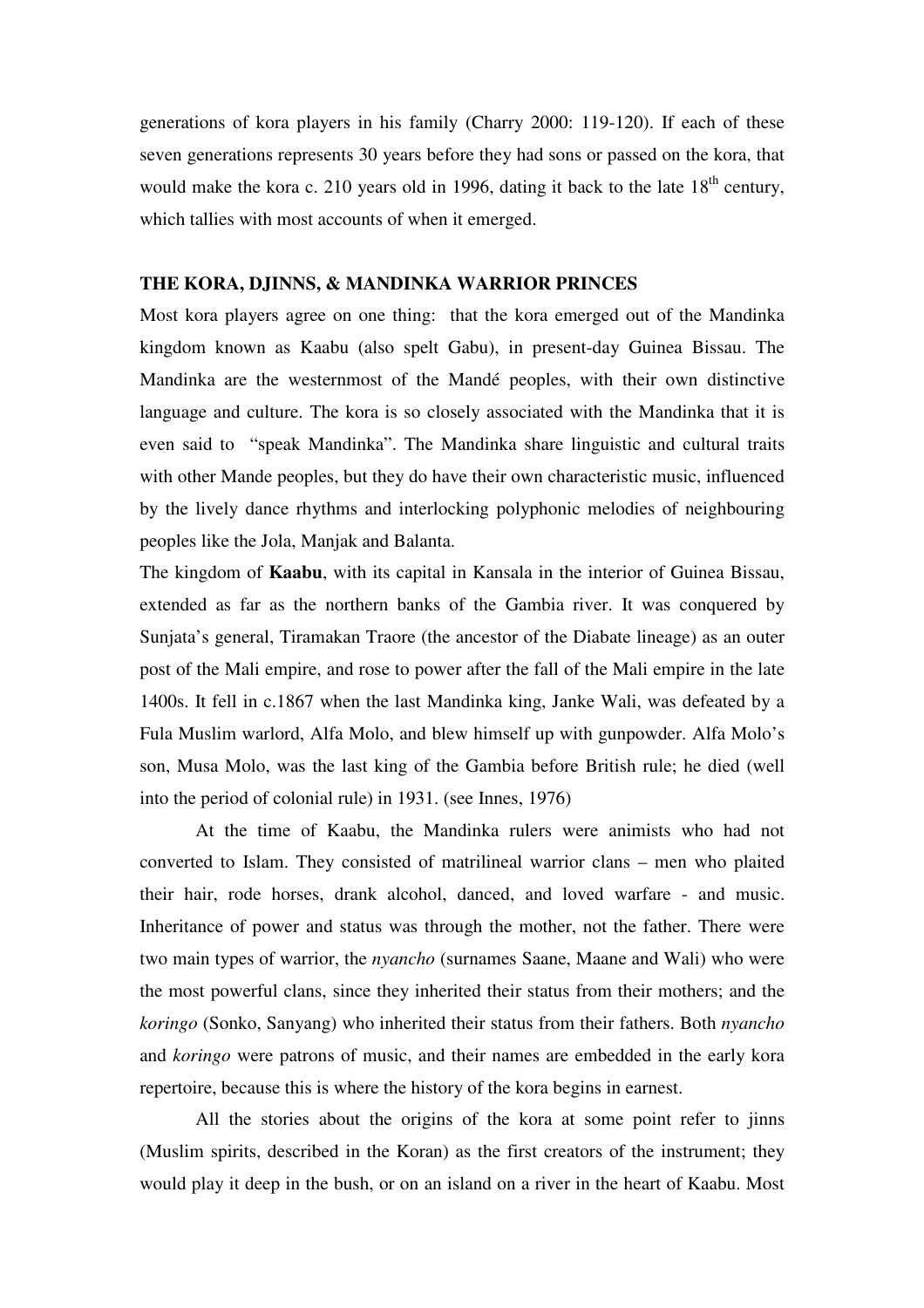accounts say that a flambouyant griot known as Jali Mady Wuleng ("red" Jali Mady), whose surname was Sissoko, was responsible for discovering and appropriating the kora from the jinns. Walking through the bush, he heard some celestial music, and found a jinn, hidden in a hole in the ground, playing a large string instrument. Jali Mady, the story goes, became bewitched by the sound, and managed to trap the jinn, and steal his kora. So the jinns invented it, they say, and still own it; the kora is a "jinn's instrument, it's just been "on loan" to griots ever since. (see Huchard 2000, Charry 2000).

It is tempting to dismiss this as a bit of colourful folklore, but it is so much at the heart of kora mythology that the presence of jinns and the spirit world keeps coming up as an explanation for any kind of irrational behaviour or unexplained events. Just like the great Blues players who made a pact with the devil on the crossroads at midnight, kora players are believed to get their inspiration from jinns, sometimes even to the point of being driven to madness.

Warfare was the backdrop to the early days of the kora. Red Jali Mady was the favourite musician of a *nyancho* (warrior-prince) by the name of Kelefa Saane, who lived sometime in the late 18<sup>th</sup> or early 19<sup>th</sup> century. Kelefa was a typical *nyancho* - he detested farming, which he considered suitable for cowards, and thought that fighting was the only noble occupation. So every day, he plus fellow warriors, riding on horses, with his retinue, including his musician Jali Mady Wuleng, on foot, moved across the Mandinka kingdom looking for war.

"Kelefa would stop to greet the *alkaalo* (head of the village)" explained one of the most influential kora players of the Gambia, Jali Nyama Suso, at one of his concerts in the UK in the 1980s. "He would say, 'good-day my father, do you have any war for me here?'The *alkaalo* would reply quickly 'no war here my son, no war here! Only peace. Why not try the next village? I've heard they have a quarrel to settle.'"

"So Kelefa would ride on. And all the while, throughout this long trek in search of war, Jali Mady Wuleng walked or ran behind his patron, with the kora tucked into the draw-string of his baggy trousers to hold it upright, and he would play the strings furiously. He sang the praises of Kelefa, and that was the first piece ever composed specifically for the kora –called "Following Kelefa" (*Kuruntu Kelefa*). It was so lively, so rhythmic, so catchy, that Kelefa would dance in his stirrups, and even the horse would prance in time to the rhythm."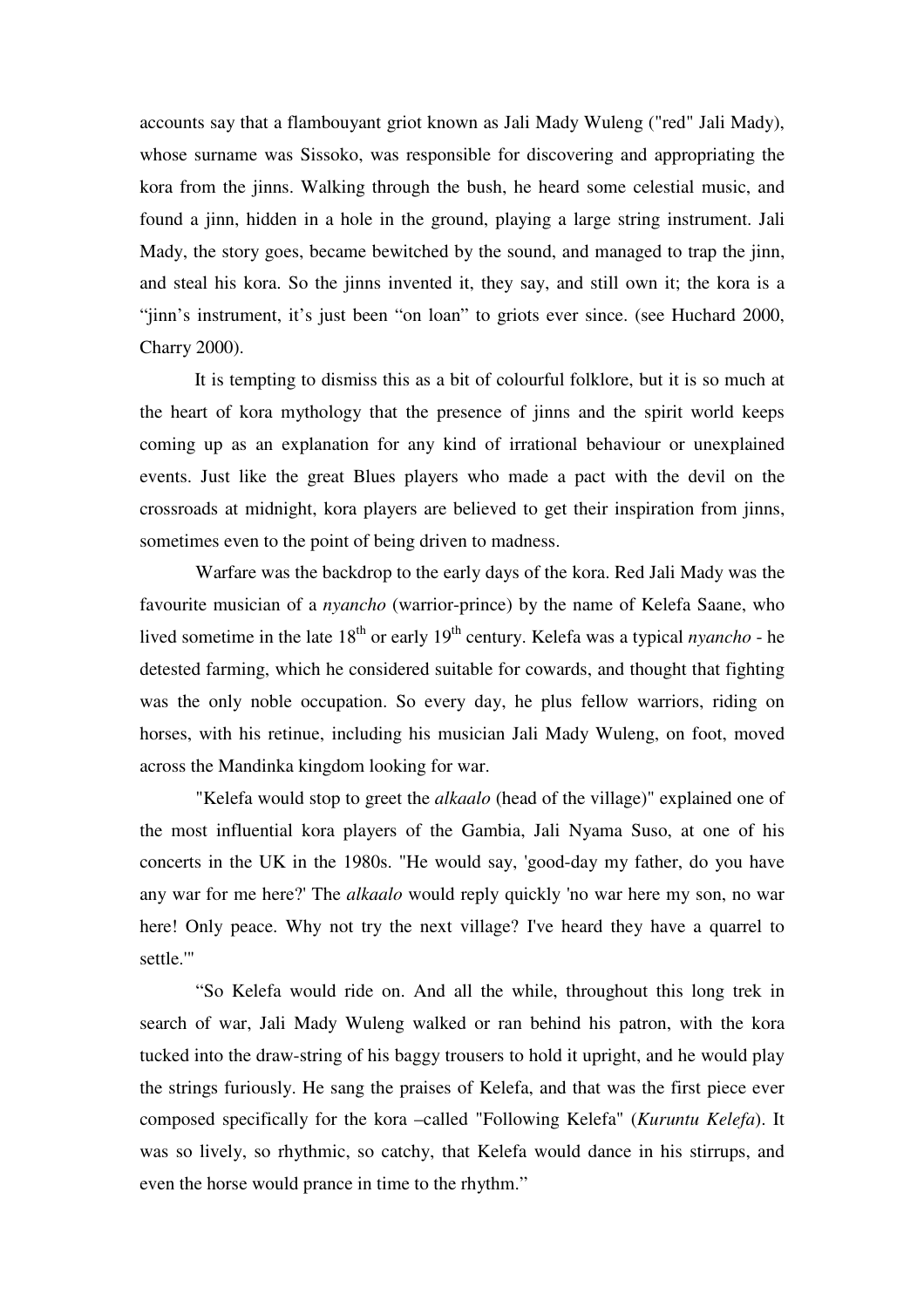Of course, wherever Jali Mady Wuleng went, news spread about this strange instrument, the likes of which had never been seen before, stolen from the jinns, surrounded by legend, with its many strings and celestial sound that entertained warriors and made horses dance. It caught on like wildfire. And suddenly all the *nyanchos* wanted to have their very own kora player. It began to eclipse the other older instruments of the griots.

At last Kelefa arrived in Bariya, a place on the north bank of the Gambia river where there was, finally, a real battle. Predictably, things did not go well for him – the secret of his power was betrayed, and he was killed. This prompted his faithful musician, Jali Madi Wuleng, to compose a second song on the kora, this time a lament, called *Kelefa ba* (great Kelefa). So these were the first two pieces ever written specifically for the kora, and still today are considered the "ABC of the kora". (see Charry 2000: 119; Innes 1978).

The connection with jinns remains in people's minds. When kora players suddenly behave irrationally, or are unreliable - a common enough occurrence - it's not their fault, so people say, it's caused by the jinns. Some, you will hear, even have jinn wives, invisible to the rest of the world, but real enough to the kora players who wake in the middle of the night to find themselves next to a "diablesse" (female 'devil') of incredible beauty - usually pale-skinned and tall with long black hair down to her ankles, and stark naked.

Amadu Bansang Jobarteh, Toumani's great uncle, from the Gambia, who lived to the ripe old age of 86, was always full of cautionary tales. "The kora has surpassed all our other instruments in popularity" he would say. "A great player should limit his virtuosity, otherwise things can happen to him – he'll suffer some terrible misfortune or will die young". And he would advise against playing after midnight - when the jinns were most likely to appear.

## **THE KORA IN THE 20 TH CENTURY: SYMBOL OF MODERNITY**

Whenever it might have been created, the kora really came into its own during the colonial period in the early to mid  $20<sup>th</sup>$  century, a time of enormous upheaval and social change in the region. Kora players were in great demand in the Gambia, where the British colonial policy of "indirect rule" installed local chiefs into administrative posts. These rulers became the new patrons of griots, and their stories were commemorated in idiomatic, highly contrapuntal, rhythmically dense pieces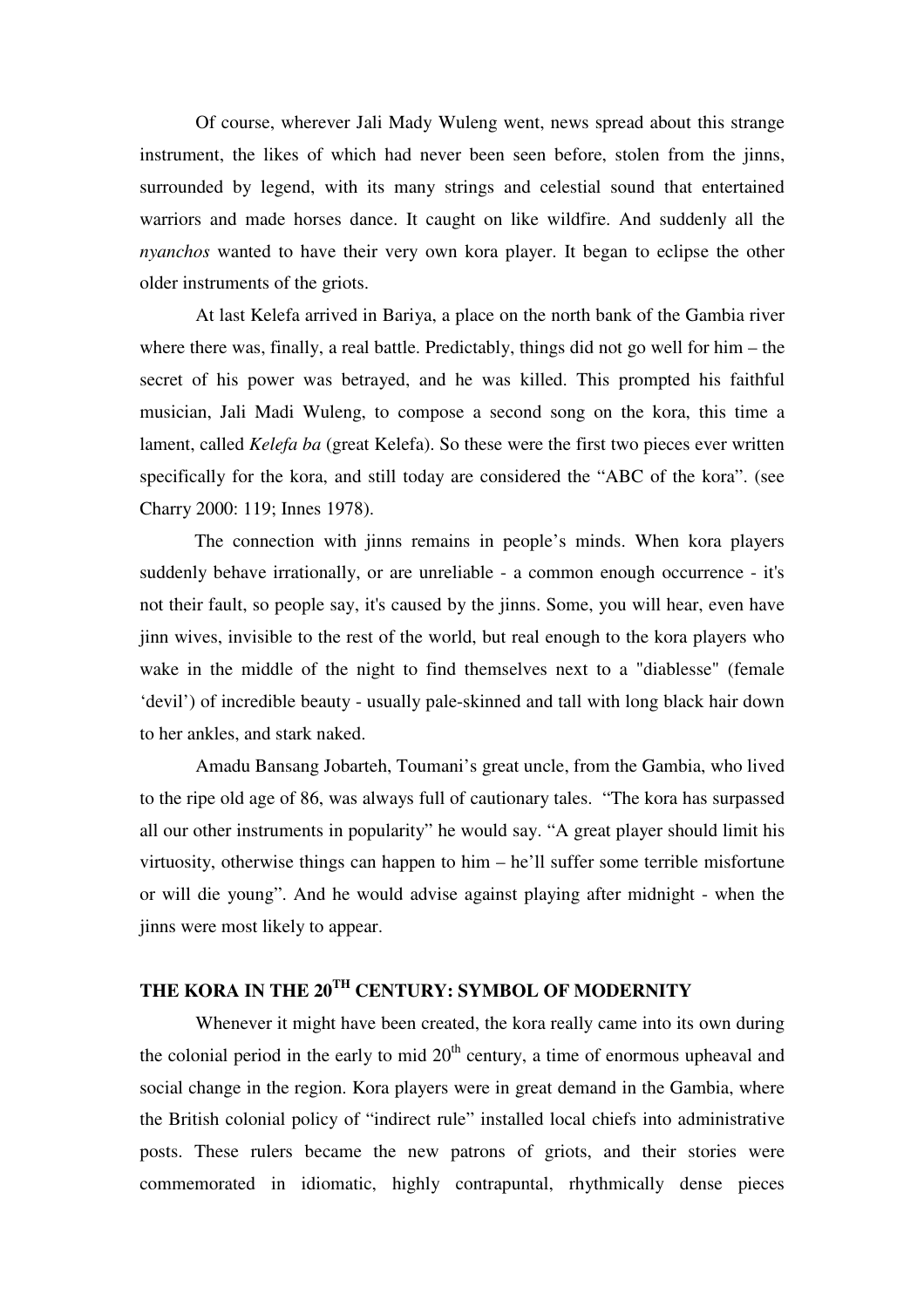composed specially for the kora, such as *Alla l'aa ke*. Some older kora players have also provided another clue for the popularity of the kora: it seems that whilst colonial authorities often banned the balafon and drums, because they were so loud and were believed to "talk", the kora escaped this ban because of its quiet sound. After independence it became a symbol of modernity and cultural authenticity, with kora players feted by the presidents of Gambia, Senegal, Guinea Bissau, and Mali as well. It was after independence that the kora began truly spreading throughout the region, way beyond its original birthplace.

Though Malian by birth, Toumani Diabaté always pays tribute both musically and philosophically to the Mandinka origins of the kora. Indeed his father was a Mandinka speaker. Toumani's grandparents were from a village called Galen, near Kita in northwest Mali, but they moved westwards into the Gambia river valley at the end of the 19<sup>th</sup> century, in search of new patronage. Bala Diabaté, Toumani's grandfather, was born in Galen, but grew up in the Gambia.

Toumani's father Sidiki, son of Bala, was born in c. 1922 in Bansang, a river town in eastern Gambia (where incidentally he also died, whilst visiting family there in the summer of 1996). Sidiki remembered his father's kora playing as talented, but limited to simple versions of a couple of pieces. This was not unusual; many of the early kora players, right up to the  $2<sup>nd</sup>$  World War, apparently played in a very basic unornamented way; the emphasis was on the singing and story-telling that the kora accompanied.

Sidiki was the most outstanding member of a generation of musicians who revolutionised the kora by expanding its repertoire, adapting pieces from the other Mande instruments, and even from the guitar, which was a new arrival in the region. His fiery, highly creative style, though idiosyncratic, was essentially Mandinka. Shortly after the 2nd World War, Sidiki left Gambia and went back to his ancestral homeland in Mali, along with fellow Gambian kora player Djelimady Sissoko. The kora was not unknown in Mali at this time, but it was Sidiki and Djelimady who established it alongside the other more prevalent griot instruments, counting Modibo Keita, Mali's first president, as well as Sekou Touré, Guinea's first president, amongst their many powerful patrons. To this day, the Diabatés and Sissokos live next door to each other in Bamako, and most young Malian kora players have learnt in one or the other of the two households. They helped to develop a Malian style of playing the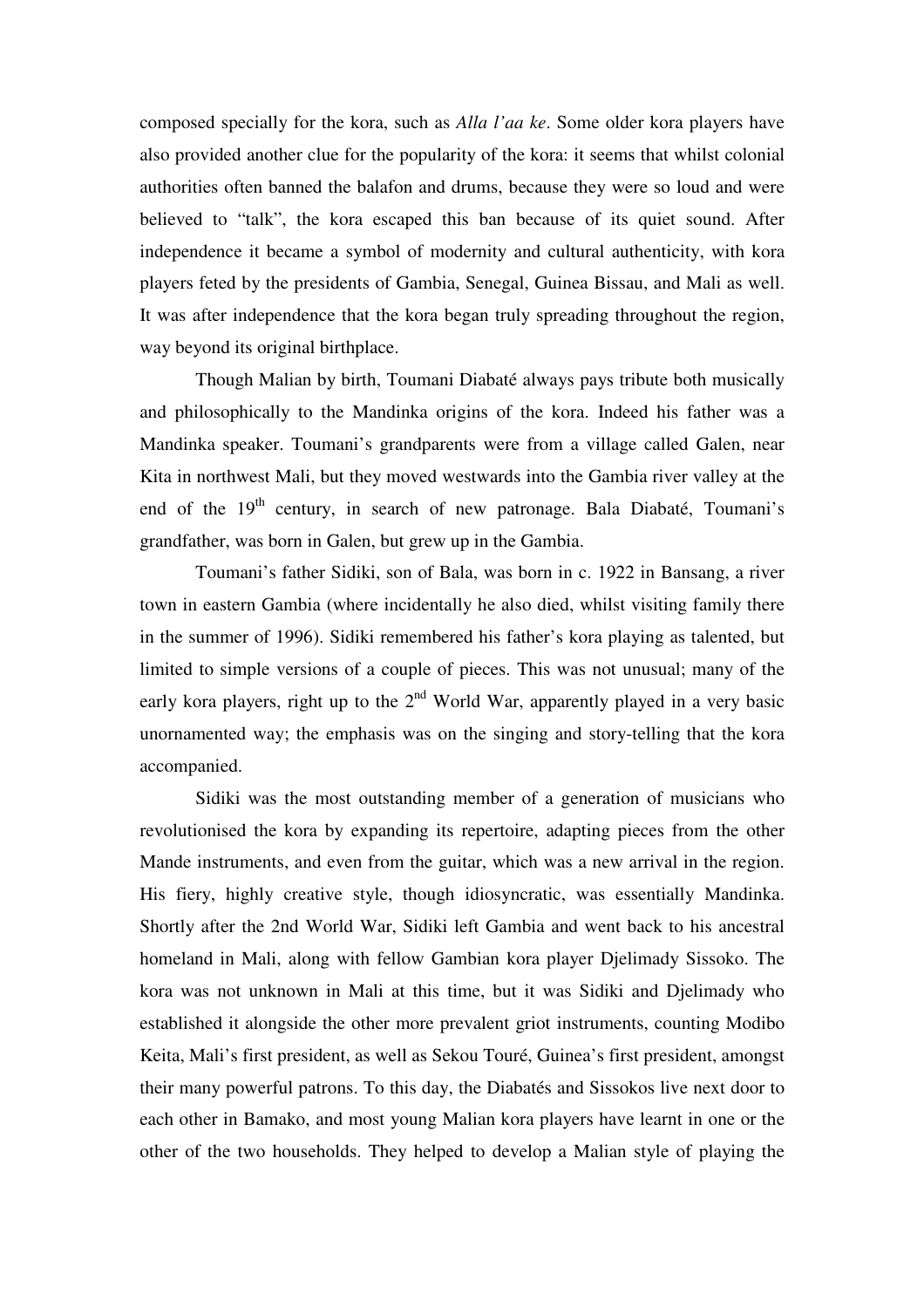kora – more sedate, ornamental, and melodic, and drawing on the techniques of the ngoni lute and balafon.

Travels between the far-flung corners of the Mandé cultural area (from Sierra Leone in the south to north-west Mali in the north) has always been an essential part of the life style of kora players (and Mandé griots in general), and this accelerated greatly from the beginning of the  $20<sup>th</sup>$  century. Koras begin to appear in museums from the end of the 19<sup>th</sup> century, and there are photographs and postcards of kora players dating from c. 1905 onwards.

The first known recording of a kora (an unidentified player) dates from the early 1930s – a field recording made by American anthropologist Laura Boulton – and then there is nothing until A. Alberts' recordings of griots in upper Guinea in 1949 (originally released as an album of 78s entitled *Folk, Tribal and Café music from West Africa*). Soon after, recordings begin to proliferate, with the kora becoming a featured instrument in Guinea's celebrated *Ballets Africains* during the 1950s, and following independence, in the national ensembles of Senegal, The Gambia and Mali.

In the years between 1950 and 1970, a number of kora players began to establish formidable reputations both at home and abroad, through radio, state patronage, and eventually through international touring and recording. Several musicians in particular deserve mention here in terms of their influence on the development and popularity of the instrument: Soundioulou Cissoko, who was a favourite of Senegal's first president (1960-80), Leopold Sedar Senghor; Lalo Keba Drame from The Gambia, whose crisp virtuoso playing, bright clear vocals and lively compositions in the Mandinka style have never been surpassed, but who died young (some say poisoned by jealous rivals); Jali Nyama Suso from The Gambia, a fine lyrical player and singer with a wide repertoire, one of the first to record and tour widely in Europe and the USA, and who worked with various scholars such as Roderic Knight (whose PhD thesis on mandinka jaliya, never published, remains one of the most authoritative works on the subject); Alhaji Bai Konte from The Gambia, a highly original player whose eponymous album recorded in 1972 captured the imagination of Pete Seeger and Taj Mahal; Amadu Bansang Jobarteh from the Gambia, a true master who played in the upper-river Mandinka style – as already stated, he was the half brother (they shared the same father) of Bala Diabaté, grandfather of Toumani; and in Mali, three musicians: Batrou Sekou Kouyaté,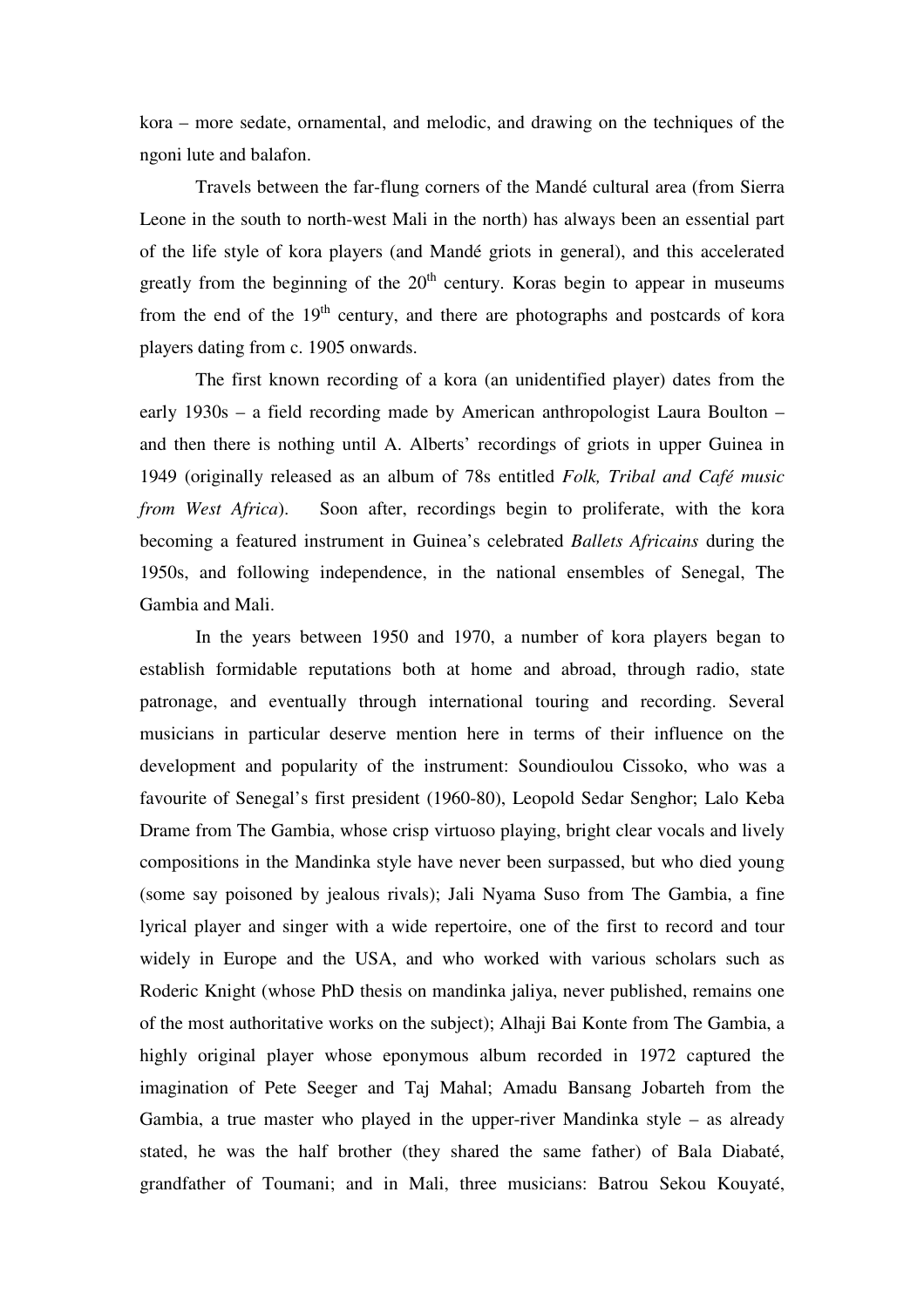Djelimady Sissoko and Sidiki Diabaté, whose 1970 album Cordes Anciennes (Ancient Strings) the first recording of instrumental duets and trios, established the kora as a solo instrument in its own right, setting a new precedent for kora technique, and becoming a classic, admired by all kora players throughout the Mandé world. Information on (and photos of) all of these musicians can be found in Huchard's excellent book on the kora.

The esteem in which all these musicians were held in their own countries is reflected in the fact that most of them were invited to perform at the first "Manding conference" held at London University's School of Oriental and African Studies in 1970, bringing together scholars from all over the world. and stimulating important new scholarship on Mande arts and cultures. It was here that the African-American writer Alex Haley, in a booming voice, accompanied on the kora by Jali Nyama Suso playing the "Kinte tune" (*Kinte la julo*), announced that he had traced his ancestry to a Gambian called Kunta Kinte (later he turned this story into his best seller, *Roots,* which was televised around the world). The musicians were even invited by the Prime Minister of the time, Edward Heath, to play at no 10 Downing Street – probably the one and only time a kora has ever been played in the UK prime minister's residence.

(The musicians were also taken to a London studio and recorded by Decca, but the recordings are buried in the Decca archives and were never released. No one could have grapsed at the time just what exceptional artists they had in their midst, or what a future the kora had in store).

These pioneers of the kora have been followed by an intrepid new generation of innovators who have taken the instrument into a myriad of genres and styles: Mory Kante introduced his amplified kora into the world of disco; Dembo Konte (son of Alhaji Bai) from the Gambia and Kausu Kouyate from southern Senegal toured festivals around the world; - Toumani credits Kausu Kouyate's astonishing virtuosity in the *yeyengo* style from Casamance (southern Senegal) as a major personal influence, along with jazz griot Soriba Kouyate from Dakar, who for years has played a kora with machine-heads for tuning, and uses guitar pedals and other effects; Foday Musa Suso from The Gambia who moved to the USA in 1977 and brought the kora to the likes of Herbie Hancock and Philip Glass; Ballake Sissoko, (son of Sidiki Diabate's childhood companion Djelimady Sissoko), a traditionalist who is comfortable in any number of collaborations, and in his solo work revives old and almost forgotten kora pieces as well as the old regional tunings like *tomora mesengo*,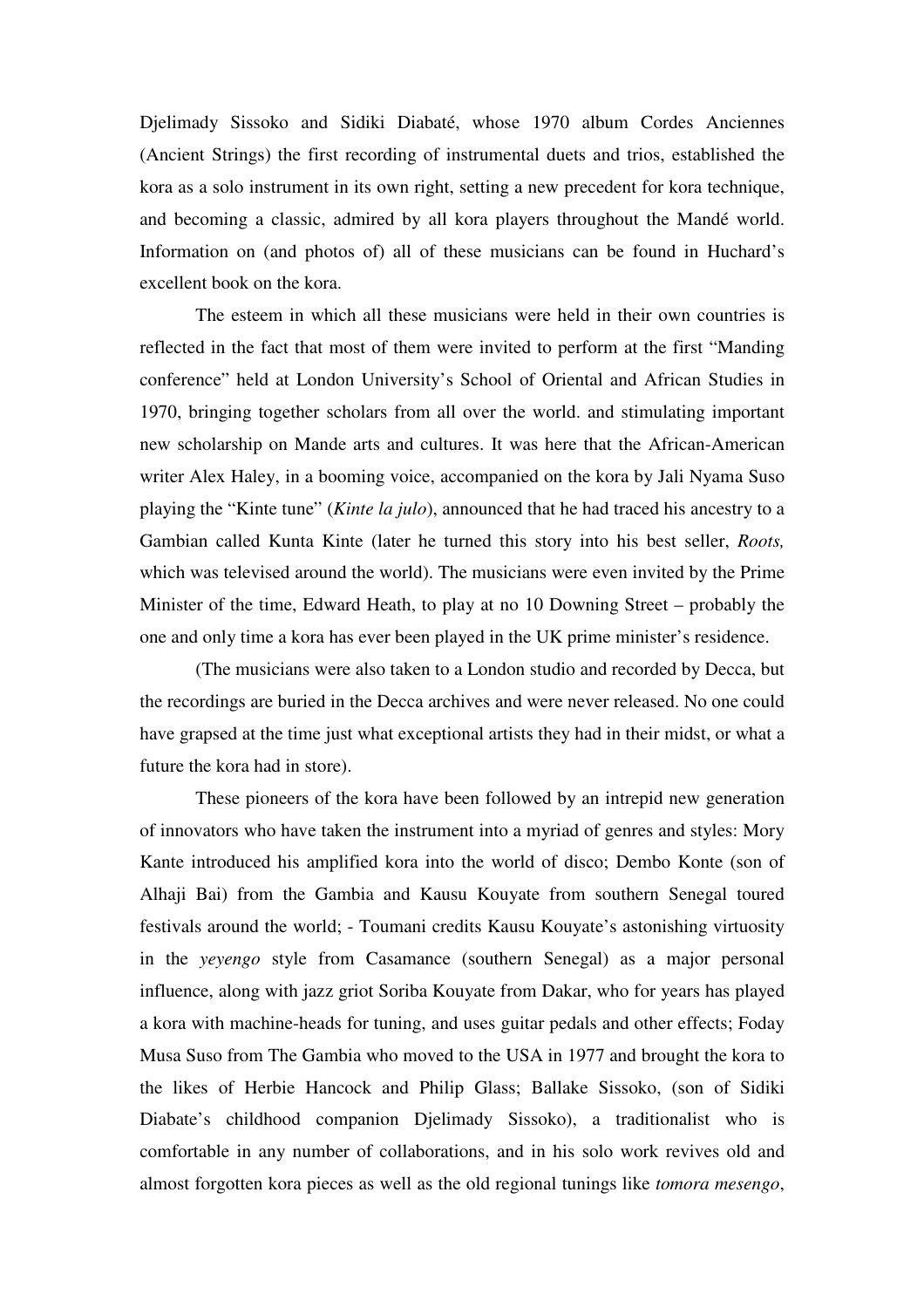– Ballake and Toumani recorded the acclaimed album of kora duets, New Ancient strings; - Ba Cissoko from Guinea, who has gone fully electric; and the list goes on. In the past 20 years, since Toumani Diabate recorded his first album *Kaira*, the kora has gone from being an instrument that was virtually unknown outside its region of origin, to one of Africa's best known and most versatile melody instruments, breaking down musical borders and spanning new territories whilst at the same time, remaining deeply rooted in the tradition – as truly befits this instrument of the jinns.

#### **THE CONSTRUCTION OF THE KORA**

The kora's journey beyond West Africa has precipitated changes in its construction and tunings, giving it greater flexibility and allowing it to play in bands alongside instruments like electric guitar and keyboards. The original, older and rougher sound of the kora, produced by leather strings (in use until the 1960s), the buzzing of the metal rattle attached to the end of the bridge, and the non-western intervals and scales, have now been largely abandoned for a cleaner, more resonant, and western aesthetic. In fact there is even a purely electric version of the kora called a Gravikora - not however played by Toumani.

Some lament the demise of the traditional kora, with its antelope skin leather strings and noisy rattle; but even musicians like Sidiki Diabate, who was a fierce traditionalist, already had stopped using either the rattle or the leather strings, though his tunings were certainly non-tempered and old-school.

Here follows an account of the traditional construction and tunings of the kora, and a brief overview of some of the innovations it has undergone in the past 50 years.

The kora is a hand-made instrument, originally built entirely from natural materials that grow in the West African savannah: a large calabash cut in half for the resonator; rosewood for the neck, handles and bridge; cowskin – (until the 1950s, antelope skin) – which is used for the sound table, the tuning rings on the neck and originally also for the strings themselves (only substituted by nylon in the 1950s; the bass strings of the kora continued to be made from twisted strips of leather well into the 1970s); and iron, smelted and forged by local blacksmiths to anchor the neck into the bottom of the resonator. Until c. 20 years ago, most kora players made their own instruments to suit their own requirements, but nowadays certain individuals specialize as kora makers, while others are players.

Until the 1970s, most kora players attached a metal rattle (*nyenyemo*) to the end of the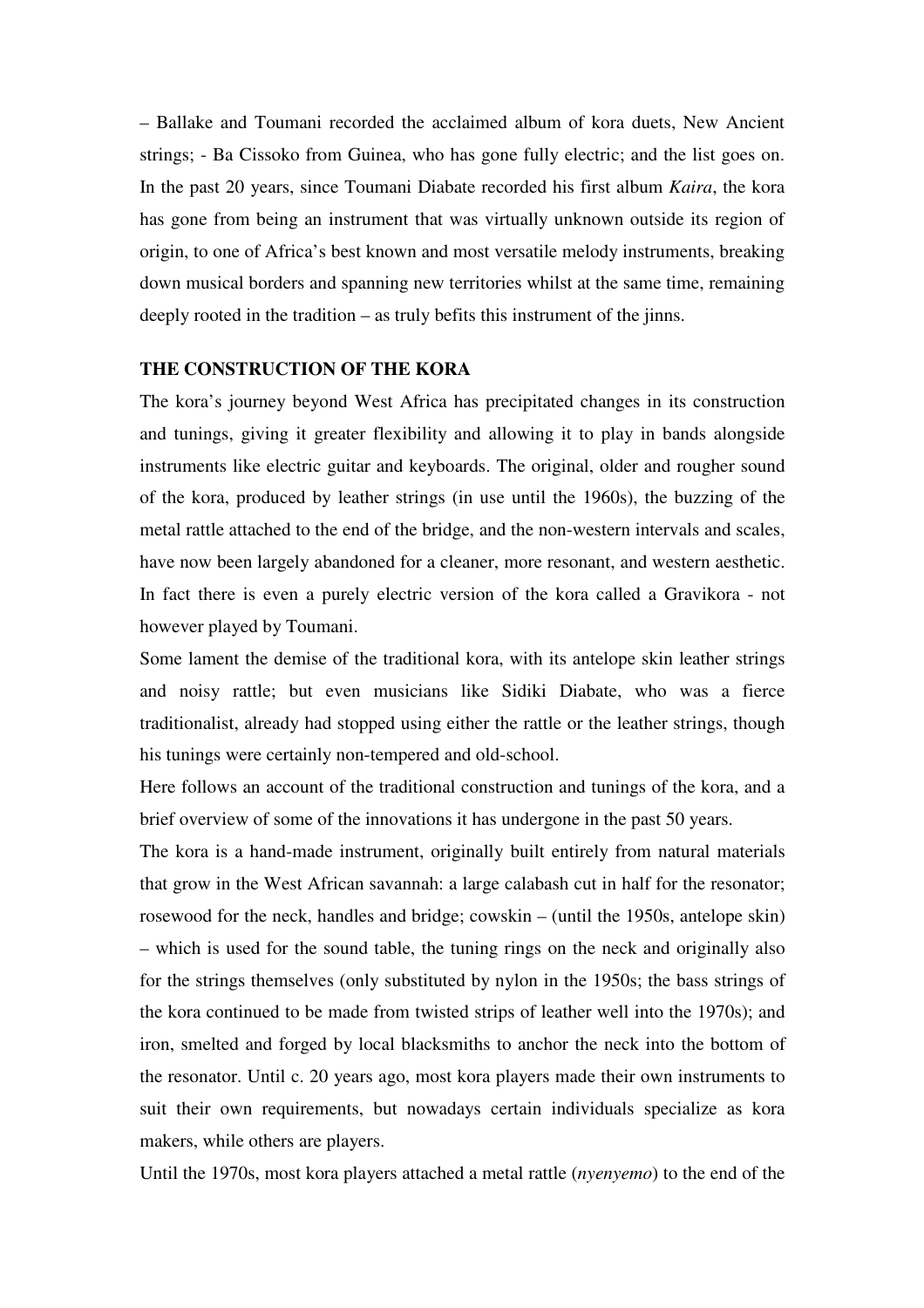bridge, which acted as a kind of natural amplifier and added a percussive buzzing sound. This can be heard on some older recordings (eg of Alhaji Bai Konte on his Rounder Records CD), but in the past couple of decades it seems to have been dropped completely; it has not been featured on any recording of the kora since the mid 1980s.

The construction process begins with choosing the right calabash (Mandinka: miirango; Bamana: fle). These are large pumpkin-like gourds that grow in the savannah; they are not edible, indeed their pulpy insides are extremely bitter. They are grown mainly for use as household utensils (for example, they are used as washing-up bowls and for carrying goods, as well as the resonators of musical instruments). The critical factor for the kora is finding a gourd that is symmetrical and with the right shape (heart-shaped being preferred) and with a shell that is durable but not too thick as this dulls the sound.

The gourd grows on the ground like a pumpkin, and is green, but once off the stem, cut in half, cleaned and left to dry in the sun, it turns yellow. When dry and very hard, a hole is drilled in the top and bottom big enough for the neck to be passed through. A piece of cow skin (formerly, antelope skin; never goat or sheep skin) is soaked in brine for a few days, then washed thoroughly and hair scraped away. Whilst still wet, the skin laid on the ground with the (formerly) hairy side down, and rope is threaded in and out around the outside in a circle. The half gourd is laid with its open side on top of the skin, which is then pulled tight across the bulge of the gourd by drawing in and tying the rope. Only when the skin is completely dry will the rope be removed, and then the skin is nailed onto the gourd, and brass drawing pins are placed over the nail heads, for decorative purposes.

Holes are cut in the skin whist still damp, so that the neck, with its tuning rings (*konso*) in place, can be inserted. The *konso* are made from strips of cowskin plaited tightly around the neck. The neck is prevented from slipping out of the gourd by a piece of looped iron that pierces the neck at the bottom end; that same piece of iron then acts as the place where the strings are anchored. Also before the skin is completely dry, the two vertical and the horizontal handles are pushed through slits cut directly in the skin of the sound table (not in the gourd); their position is critical, amongst other things because they give support to the bridge.

At this point, the "body" of the kora is complete, and it is left to dry for about a week in the sun.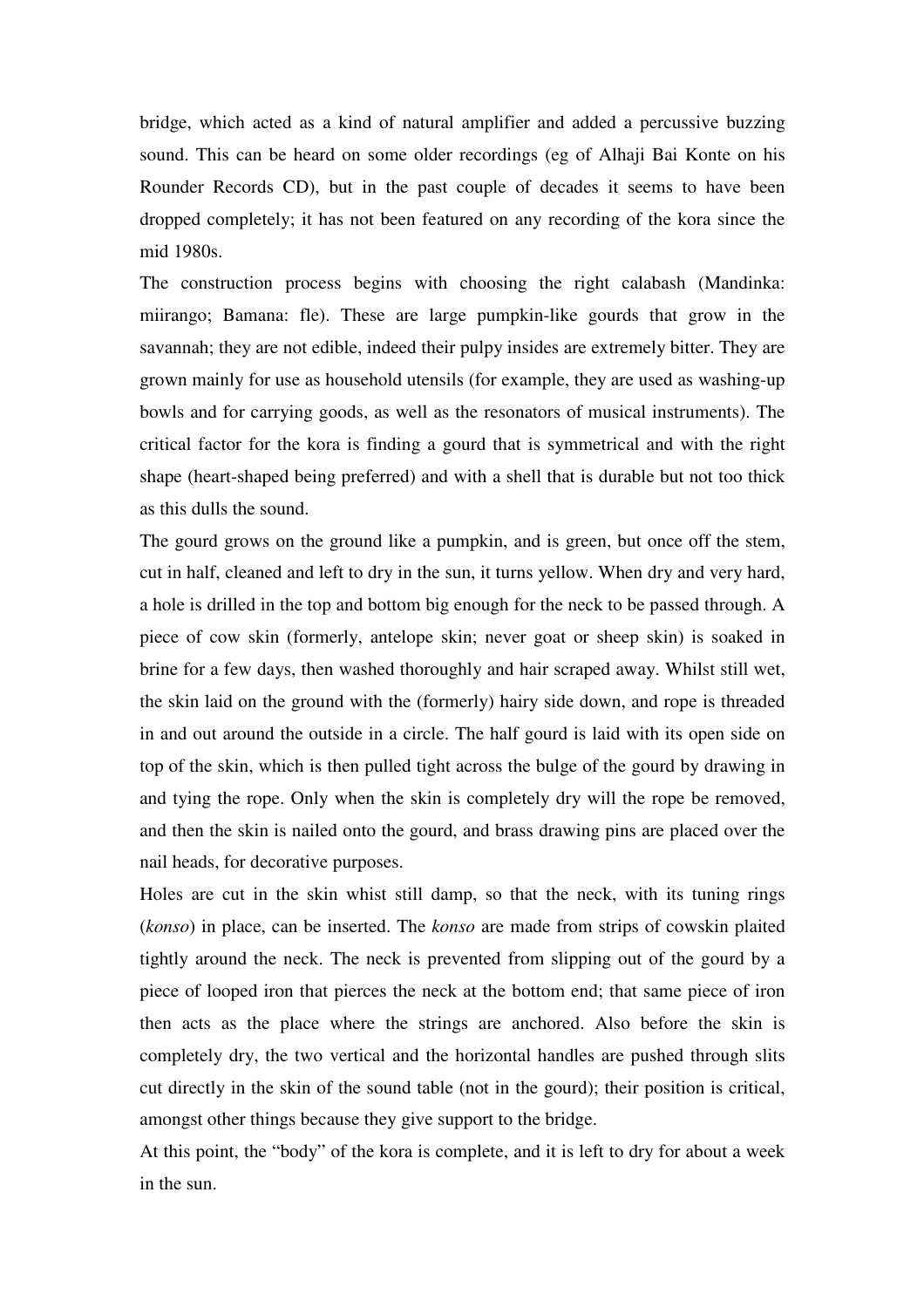The next step is to put the strings on. They are cut from nylon fishing line, and then wound around the tuning rings on the neck. Then they are slotted through notches in a wide, detachable bridge (*bato*; literally, bellybutton) - and tied, with plenty of slack, to permanent anchor strings at the bottom. The size of the bridge and the distance between the notches can vary enormously, to suit the size of the players' hands, which is why, as they say in Mandinka, "hands are jealous" (meaning, your hands get used to the size of your own kora bridge; if you play some one else's kora, you will play the wrong strings!) The bridge is placed on top of a rectangular cloth-covered pad, which helps take up some of the bridge's pressure on the sound table.

The 21 strings cover a big range - three octaves and a  $3<sup>rd</sup>$ . Musicians from southern Senegal habitually add up to 4 extra bass strings, which change the sound and playing technique of the kora significantly. The extra strings do not run through notches on the side of the bride, but through holes cut into the middle of the bridge, like hunters' harps, and though a "modern" feature, are in reality a throwback to the ancestors of the kora.

The bridge lifts the strings (julo; Bamana: juru – also the name for "tune") out at right angles to the sound table in two converging rows, eleven strings on the left and ten on the right, tuned so that a scale is obtained by plucking alternately with right and left hands - ie pitches 1, 3, 5 and 7 of the scale are on one side, pitches 2, 4, 6 and 8 are on the other.

This type of pitch arrangement is unique to West African calabash harps, and is most developed on the kora. It contributes a lot to the melodic and harmonic feel of the music, giving it fleeting moments of sounding uncannily similar to many different kinds of music, ranging from Blues guitar and Venezuelan harp to Chinese zither.

Just strumming adjacent strings will make sweet-sounding triad chords, and playing fast scales also falls easily under the fingers because of the ease of alternate motion. The right hand thumb regularly plucks out a kind of blues I-V bass pattern on the 1st and  $3<sup>rd</sup>$  lowest right-hand strings, falling naturally under the fingers, exactly like a guitar blues riff, which is why kora players call them *timbango* and *jinkandango*: "tonic and answering strings".

The strings are brought up to pitch by raising or lowering the tuning rings. If this still does not reach the desired pitch, then the length of the string must be adjusted by pulling them through the tuning rings with an iron needle. This is called *kotoboro*, and is quite a laborious and difficult process. Many a kora student has come seriously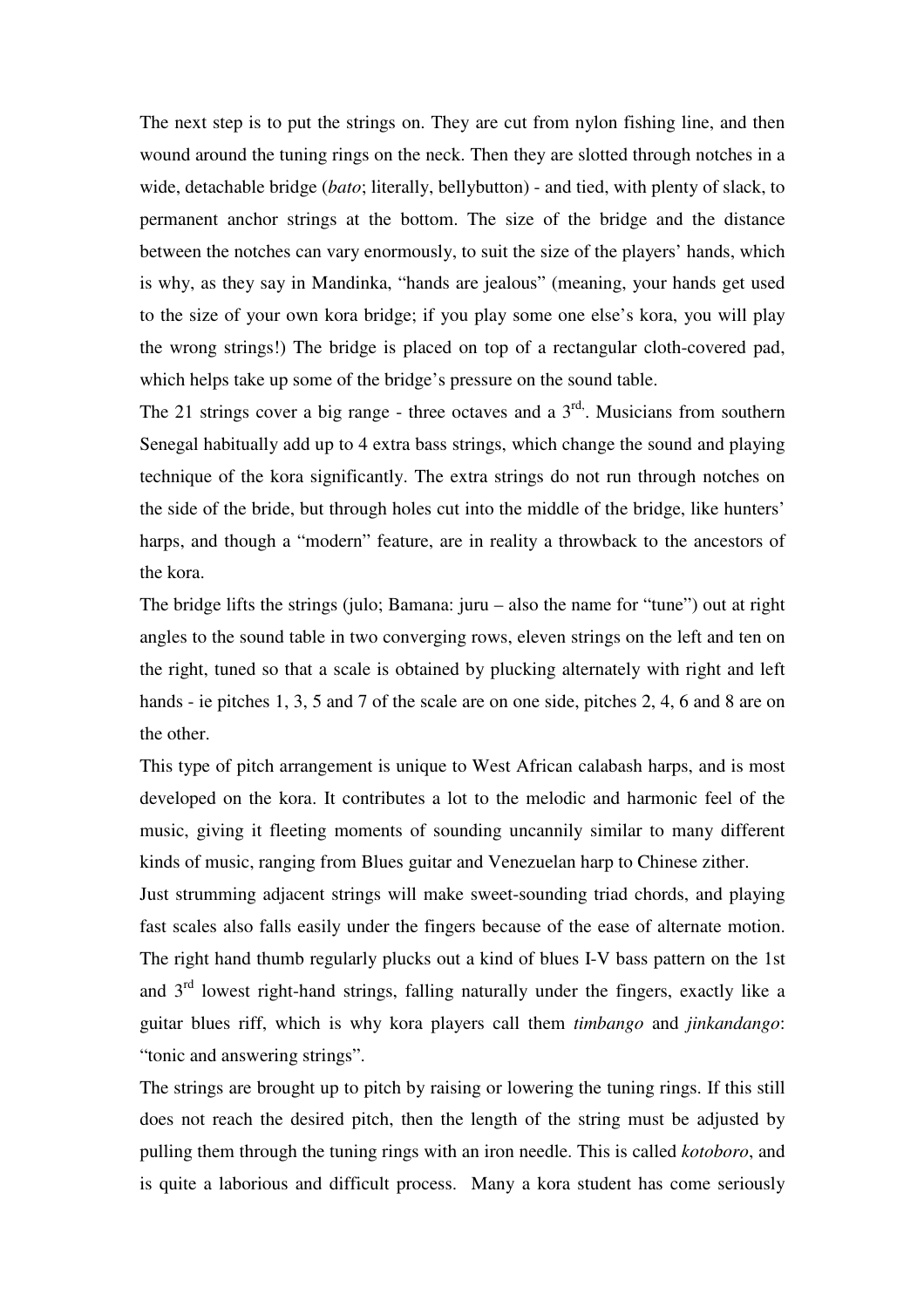unstuck trying to do *kotoboro*!! In fact, a kora master will not usually let a student even attempt to tune, until he has got to a certain level of playing. While the old leather strings would break easily if tuned too high, the nylon strings from fishing line can take much more tension. As a result, during the 1960s there was a dramatic rise in the overall pitch of the kora from a C to F or G, matched by a far more strident, highpitched vocal timbre.

A new device for tuning the kora was invented in 1963 in a Catholic monastery called Keur Moussa (meaning House of Moses, in Wolof) in Senegal, not far from Dakar, involving the use of wooden tuning pegs instead of the traditional tuning method of leather rings; these koras were initially designed so that they could be played in the Mass by the Fathers, and tuned more easily to a western scale. As this is very practical for foreign students it has now become quite common. Guitar machine-heads, where affordable (good ones are very expensive) are now sometimes used in place of the wooden tuning pegs. In addition, the Catholic fathers rested their koras against what looked like two legs of a chair placed upside down on the floor, which frees up the hands from having to hold the kora, and thus allows for much greater dexterity. This method of holding up the kora has been adopted by Toumani – a far cry from Red Jali Mady's system of tucking the kora into the drawstring of his trousers! And allows for greater virtuosity, since the hands are no longer supporting the weight of the kora.

Machine-heads require a larger, heavier neck, which in turn demands a larger or different kind of calabash resonator. Therefore such koras are generally lower in pitch, heavier, and – incidentally - much more expensive than the traditional kind, but some players prefer them, because they are so much easier to tune quickly. But it is also seen as a statement of breaking with the "pure" griot tradition. Sidiki Diabate, father of Toumani, who was famously conservative, refused to admit that either the 22-25 stringed kora of Casamance, or the kora with machine heads or tuning pegs, could in fact be called a kora.

Of course, even with tuning pegs, a kora cannot be radically retuned in the middle of a performance, so there is no possibility of modulating or changing key. In a recent trend created by some young kora players working with jazz bands, some koras have two necks, and the two sets of strings tuned a semitone apart so they can be played chromatically; but it is doubtful that this cumbersome instrument will catch on widely. Some of the rituals around the construction of the kora seem to be disappearing; for example, in the old days (that is, until the 1980s), when a kora was newly assembled,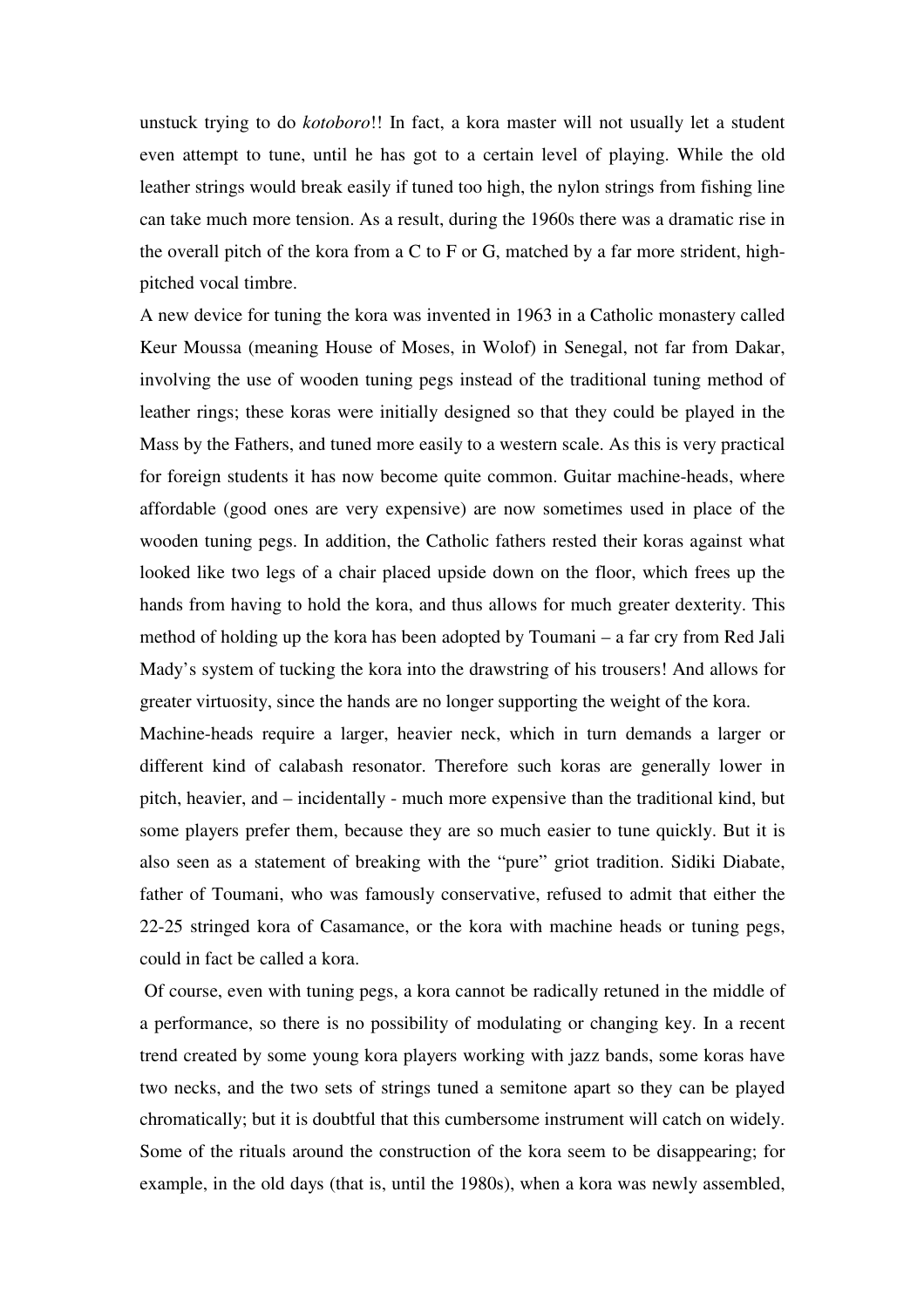it was customary for the player to "baptize" it by blowing a fine spray of water over it, and smoking it with incense, sometimes even holding a similar type of a party to a child-naming ceremony, with prayers, music, dancing and food. Often they would tie an amulet around the neck to protect both player and instrument (especially from rival musicians who might carry out sorcery on them). A decorative feature now rarely seen is a long strip of colourful cloth attached to the neck, usually a gift to the kora player from a female admirer.

As can be seen from this brief description, the kora has undergone many modifications and adaptations since the early 1970s, when it first began to be well known outside West Africa. In the process, many original sonic features of the kora have either been lost, or are fast disappearing, especially with the new generation of kora players. This is an inevitable consequence of the kora's trajectory into the international music scene: in particular, older kora tunings (such as can be heard in the recordings of Alhaji Bai Konte or Sidiki Diabate) have been largely abandoned for the western scale; the buzzing rattle has been totally dropped for a cleaner sound; the overall pitch of the kora has drifted upwards nearly a  $5<sup>th</sup>$ , making a brighter, but less haunting sound; the old twisted leather strings, in use at least for the bass strings until the mid 1970s, have vanished completely; virtuosity and speed of runs sometimes occur at the expense of lyricism and melody. Yet this can be seen as the latest trend in a series of developments associated with the meteoric rise in popularity of the kora since the early  $20<sup>th</sup>$  century. Kora players, it seems, are rebel-artists: the most talented of each new generation has challenged or expanded the established techniques of playing and construction.

Toumani Diabate is following in a long line of extraordinary musicians who have contributed to making the kora Africa's most versatile and ground-breaking instrument.

By Lucy Durán, Lecturer in African Music SOAS

## Further reading

#### **Austen, Ralph (ed.)**

(1999) *In search of Sunjata: the Mande epic as history, literature and performance*. Bloomington: Indiana University Press

#### **Bamba Suso and Banna Kanuteh**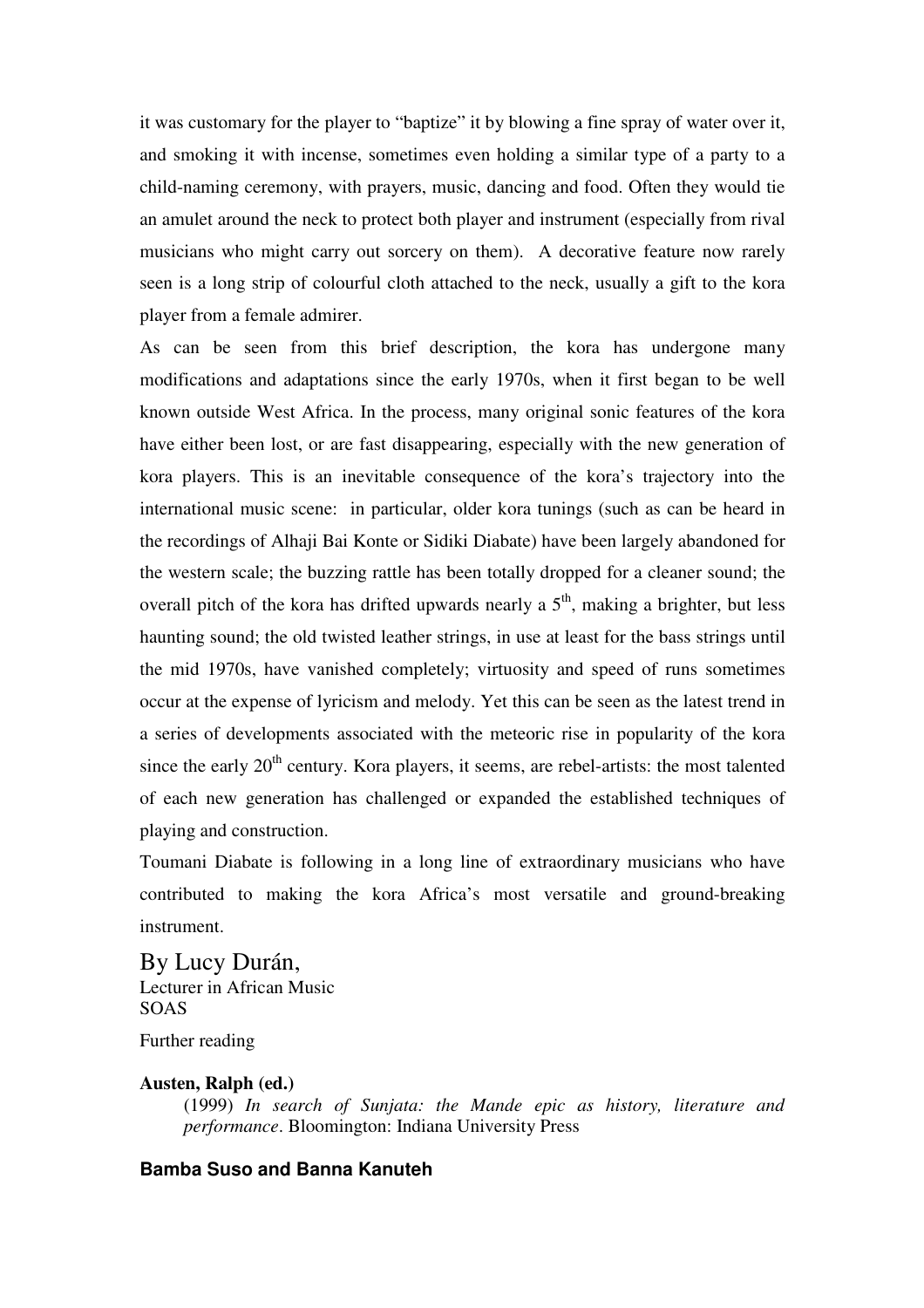(1999) *Sunjata, Gambian versions of the Mande epic*. edited by Lucy Duran, and Graham Furniss. London: Penguin Classics

#### **Camara, Sory**

(1992) *Gens de la parole: essai sur la condition et le rôle des griots dans la* société malinke. Paris: Karthala (2<sup>nd</sup> edition, reprinted from 1975).

#### **Charry, Eric**

(2000) *Mande Music: traditional and modern music of the Maninka and Mandinka of West Africa.* Chicago: University of Chicago Press

#### **Conrad, David C.**

(2002) *Somono Bala of the Upper Niger : river people, charismatic bards, and mischievous music in a West African culture*. Leiden/Boston/Koln : Brill (2004) *Sunjata: a West African epic of the Mande peoples.* Indianapolis/Cambridge: Hackett Publishing

#### **Durán, Lucy**

(1995) "Birds of Wasulu: freedom of expression and expressions of freedom in the popular music of southern Mali", in *British Journal of Ethnomusicology*, 4, pp. 101-34.

(2000) "Women, music, and the mystique of hunters", in Ingrid Monson (ed.), *Garland Series on Ethnomusicology: Conceptual issues in ethnomusicology 1: Africa*.

(2006) "Mali: gold dust by the river" in Simon Broughton, Mark Ellingham and Jon Lusk (eds): *The Rough Guide to World Music: Africa & Middle East*, 219- 238

#### **Eyre, Banning**

(2000) *In griot time: an American guitarist in Mali.* Philadelphia : Temple University press

#### **Hale, Thomas A.**

(1998) *Griots and griottes: masters of words and music*. Bloomington: Indiana University Press

#### **Huchard, Ousmane Sow**

(2000) *La kora: objet-témoin de la civilization manding (essai d'analyse organologique d'une harp-luth africaine).* Dakar: Presses universitaires de Dakar

#### **Innes, Gordon**

(1976) *Kaabu and Fuladu: historical narratives of the Gambian Mandinka* London: SOAS University of London

(1978) *Kelefa Saane: his career recounted by two Mandinka bards.* London: SOAS University of London

#### **King, Anthony**

(1972) "The construction and tuning of the kora", African Language Studies 13, pp. 113-36